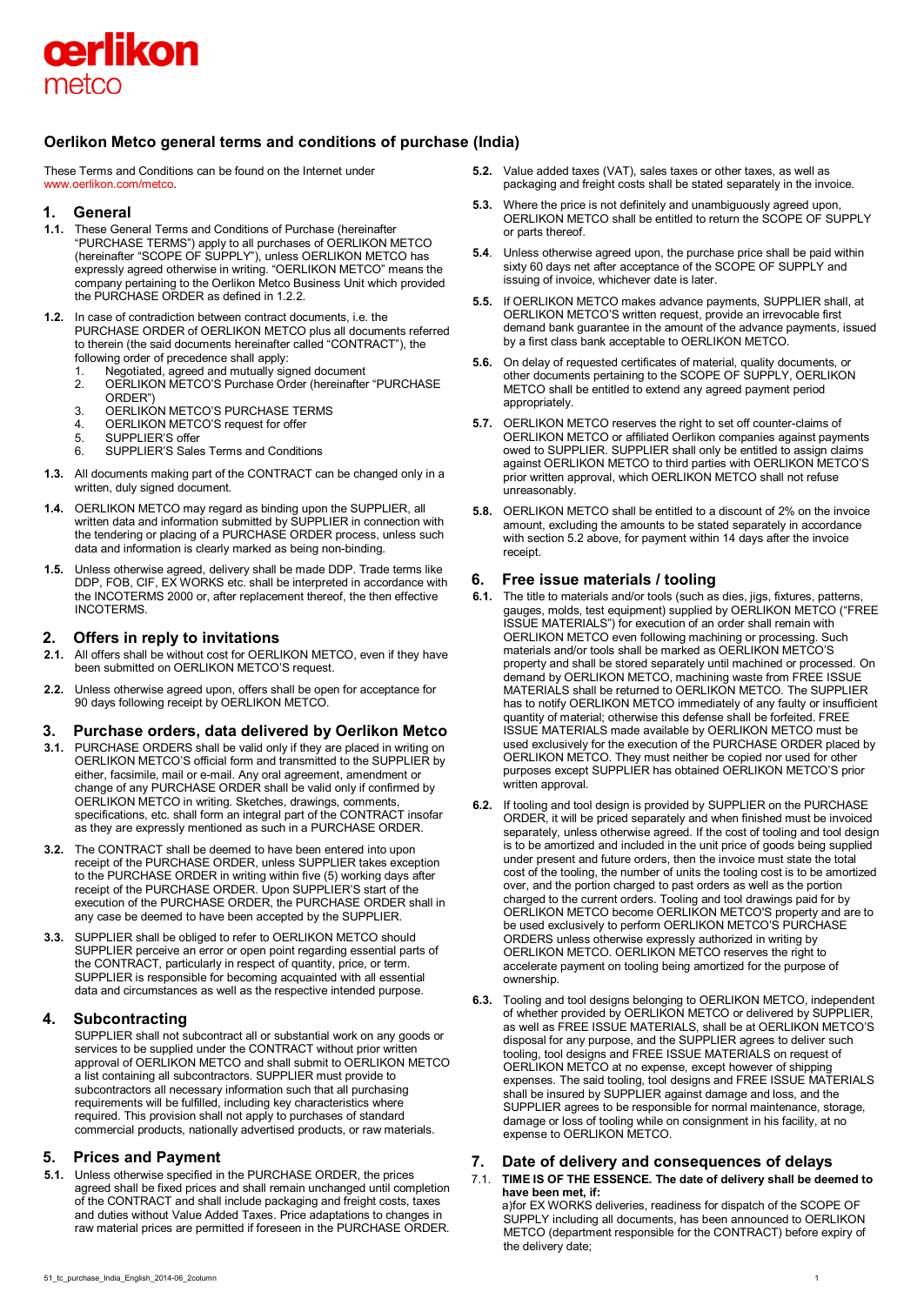# cerlikon metco

b)in all other cases, the SCOPE OF SUPPLY, including all documents, has arrived at the place of destination and/or the performance of the services has been accepted before expiry of the delivery date.

- **7.2.** Foreseeable delays in delivery shall be notified immediately, stating the reasons and the expected duration of the delay, regardless of whether the whole or part of the SCOPE OF SUPPLY is concerned.
- **7.3.** In cases of delayed delivery, OERLIKON METCO shall be entitled to pursue all claims provided by law, irrespective of whether the SUPPLIER has notified the delay or a penalty has been agreed upon.
- **7.4.** Subject to section 7.3 above, if a fixed date has been agreed upon for the execution of the SCOPE OF SUPPLY, and if this date will not be observed due to reasons attributable to SUPPLIER or its subcontractors, OERLIKON METCO reserves the right to (i) either terminate the CONTRACT and to ask for the reimbursement of all up-front and down payments made, after having given SUPPLIER a last opportunity to fulfill its obligations, or (ii) ask the SUPPLIER to hand over the commenced work against payment of the value which this work has for OERLIKON METCO.
- **7.5.** If the delivery date has not been met, and provided OERLIKON METCO does not exercise its rights described in section 7.4 above, SUPPLIER shall pay a penalty for the delay in addition to the damages caused by the delay. This penalty shall amount to one and a half percent (1.5 %) per full week of the purchase price for the entire SCOPE OF SUPPLY. The aggregate penalty for delay shall not exceed nine percent (9%) of the entire purchase price. Penalties paid shall be deducted from actual damages claimed by OERLIKON METCO.
- **7.6.** SUPPLIER shall not be entitled to use the non-arrival of essential documents, FREE ISSUE MATERIALS or other objects to be supplied by OERLIKON METCO as a defense, unless the same had been demanded in good time from OERLIKON METCO, or, if dates of delivery had been agreed, a reminder had been sent in due time to OERLIKON **METCO**

## **8. Packaging, shipment**

- **8.1.** Unless otherwise agreed upon, the SCOPE OF SUPPLY shall be shipped DDP to the place of destination. SUPPLIER shall be liable for suitable and appropriate packaging, protecting the goods against damage and corrosion during shipment, and, where applicable, any subsequent short term storage (i.e. up to a maximum of 60 days). Where special packaging is agreed, OERLIKON METCO'S instructions have to be observed. SUPPLIER shall be liable for damages due to improper packaging and/or failure to conform to OERLIKON METCO'S instructions.
- **8.2.** OERLIKON METCO reserves the right to return packaging material against credit of the amount charged to OERLIKON METCO. The cost of return shipment shall be for account of OERLIKON METCO.
- **8.3.** Where special care is required during unpacking, SUPPLIER shall notify OERLIKON METCO about the specifics thereof in due course. In particular, a suitable and conspicuous warning shall be attached to the packaging.

#### **9. Compliance with applicable laws**

**9.1.** SUPPLIER warrants that it will comply with all applicable laws, statutes, rules, regulations or orders in the performance of the SCOPE OF SUPPLY, and shall provide all documents required for the export from the place of production and import to the place of end-use, such as but not limited to certificates of origin, export licenses, material safety data sheets, etc.

# **10. Delivery / export control**

- **10.1.** Partial deliveries and/or deliveries made prior to the agreed date of delivery shall not be permitted without OERLIKON METCO'S express prior written approval.
- **10.2.** SUPPLIER undertakes to inspect the goods before shipment to ensure that they comply in terms of quality and quantity with the PURCHASE ORDER. Only material which has passed the inspection shall be delivered.
- **10.3.** Each shipment has to include a detailed delivery note containing OERLIKON METCO'S references, confirmation of the herein above mentioned inspection, and in particular **OERLIKON METCO'S purchasing order number**. For shipments to different delivery addresses, OERLIKON METCO requires separate delivery notes.
- **10.4.** Unless otherwise agreed upon, the invoice, in duplicate, and the second document marked as "COPY", has to be sent to OERLIKON METCO by separate mail. Any costs caused by non-compliance shall be borne by the SUPPLIER.
- **10.5.** All correspondence (letters, delivery notes, invoices etc.) must show OERLIKON METCO'S purchasing order number, order date, article designations with indication of quantities, delivery notes also with indication of gross and net weight. The delivery note must indicate OERLIKON METCO'S delivery address according to the CONTRACT.
- **10.6.** The SUPPLIER hereby represents and warrants that it is, and will remain in compliance with the requirements of all applicable export laws and regulations, including but not limited to the U.S. Export Administration Regulations and International Traffic in Arms Regulations. Such requirements include, but are not limited to obtaining all required authorizations or licenses for the export or re-export of any controlled item, product, article, commodity, software or technology. Without limiting the generality of the foregoing, the SUPPLIER hereby represents and warrants that it has not been, and is not currently, debarred, suspended or otherwise prohibited or restricted from exporting, reexporting, receiving, purchasing, processing or otherwise obtaining any item, product, article, commodity, software or technology regulated by any agency of the United States or any other state. The SUPPLIER agrees to indemnify and hold harmless OERLIKON METCO from any costs, penalties or other losses caused by, or related to, any violation or breach of the warranties contained in this provision.

## **11. Transfer of ownership and risk**

- **11.1.** Transfer of ownership shall take place at the time when the SCOPE OF SUPPLY or parts thereof have been finished. Between transfer of ownership and delivery, SUPPLIER will store the SCOPE OF SUPPLY without costs to OERLIKON METCO and mark them as owned by OERLIKON METCO. Furthermore, SUPPLIER undertakes to store and insure the SCOPE OF SUPPLY as if the ownership would not have been transferred.
- **11.2.** Risk shall pass to OERLIKON METCO at the time of arrival of the delivery at the agreed place of delivery.
- **11.3.** Should the requested shipment documents not be supplied in accordance with the CONTRACT and/or OERLIKON METCO'S instructions, the goods shall be stored at the SUPPLIER'S charge and risk until arrival of the same.

## **12. Termination for convenience, cancellation for default**

- 12.1 Termination for Convenience
	- Work may be terminated under the CONTRACT by OERLIKON METCO at the sole discretion of OERLIKON METCO in whole or in part at any time by written notice. In this case, OERLIKON METCO shall reimburse the SUPPLIER'S actual and non-cancelable expenses, which it necessarily incurred for the appropriate execution of the CONTRACT until the termination, all as determined by generally accepted accounting principles. Such reimbursable expenses shall not include the business profit, fixed overhead, royalties, development cost for serial machines and other similar cost of the SUPPLIER. In consideration of the payment made, SUPPLIER shall deliver or assign to OERLIKON METCO any work in progress, and OERLIKON METCO shall be entitled to use said work in progress at its own discretion.
- 12.2 Cancellation for Default

In the event SUPPLIER shall be adjudged bankrupt, make a general assignment for the benefit of its creditors, or if a receiver shall be appointed on account of SUPPLIER'S insolvency, or in the event SUPPLIER is in default of any provisions or requirements under the CONTRACT, OERLIKON METCO may, by written notice to SUPPLIER, without prejudice to any other rights or remedies which OERLIKON METCO may have under the CONTRACT, cancel further performance by SUPPLIER under the PURCHASE ORDER. In the event of such cancellation, OERLIKON METCO may complete the performance of the PURCHASE ORDER by such means as OERLIKON METCO selects, and SUPPLIER shall be responsible for any additional costs incurred by OERLIKON METCO in so doing, SUPPLIER shall deliver or assign to OERLIKON METCO any work in progress as OERLIKON METCO may request and shall grant OERLIKON METCO the right to use or have used all SUPPLIER documentation required for the completion of the SCOPE OF SUPPLY. Any amounts due to SUPPLIER for goods and services completed by SUPPLIER in full compliance with the terms of the CONTRACT prior to such termination shall be subject to set off of OERLIKON METCO'S additional costs of completing the PURCHASE ORDER and other damages incurred by OERLIKON METCO as a result of SUPPLIER'S default.

## **13. Inspection, drawings, test certificates, operating instructions spare parts**

**13.1.** OERLIKON METCO or its representatives shall be entitled, with reasonable notice, to carry out inspections and ongoing examinations of the production, respectively to reject faulty parts during manufacturing.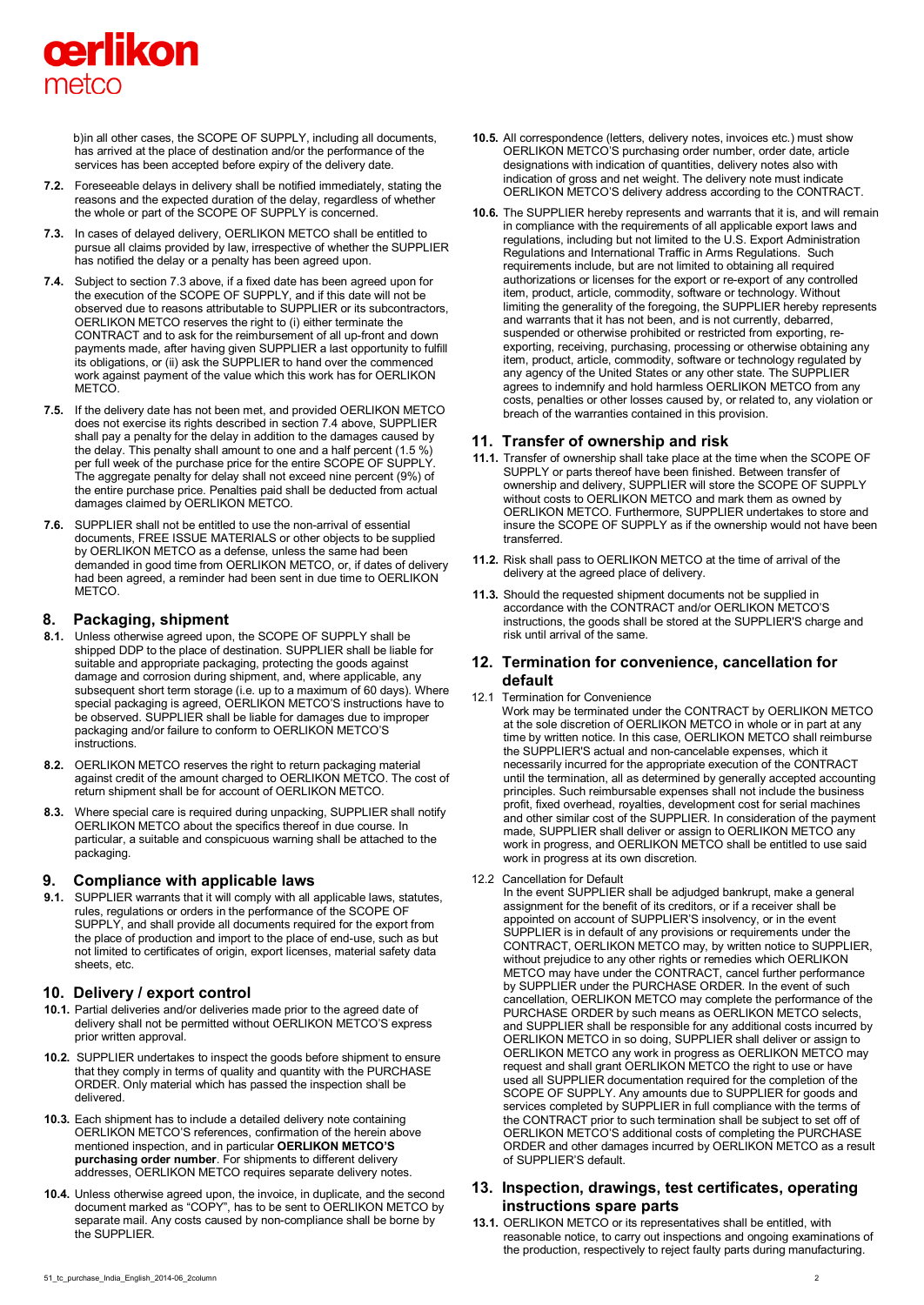

Inspections or examinations shall not relieve SUPPLIER from its exclusive responsibility for the whole SCOPE OF SUPPLY. During the execution of the CONTRACT, SUPPLIER shall allow free access to the manufacturing plants as well as to those of its subcontractors during reasonable business hours.

- **13.2.** OERLIKON METCO'S approval of final construction drawings shall not relieve SUPPLIER of its responsibility for the SCOPE OF SUPPLY.
- **13.3.** Final construction drawings, test certificates, maintenance and operating instructions and spare parts' lists required for the proper maintenance of the SCOPE OF SUPPLY shall be handed over to OERLIKON METCO in the quantities and languages requested together with the delivery at the latest.
- **13.4.** SUPPLIER undertakes to deliver to OERLIKON METCO spare parts related to the SCOPE OF SUPPLY, at OERLIKON METCO'S request, within ten (10) years after acceptance as described in Article 14 hereof.

#### **14. Acceptance, warranty and guarantees**

- **14.1.** Unless otherwise agreed upon in writing, acceptance shall take place after delivery at the place of destination or after placing into operation, whichever occurs later. Payment for work in whole or part will not constitute acceptance.
- **14.2.** SUPPLIER expressly warrants that the entire SCOPE OF SUPPLY covered by the CONTRACT will conform to the specifications, drawings, samples, performance guarantees, or any kind of description furnished by or specified by OERLIKON METCO, and will be merchantable of good material and workmanship and free from defects. SUPPLIER expressly warrants that the material covered by the CONTRACT will be fit and sufficient for the purpose specified. If certificates, test reports or similar documents form part of the agreed SCOPE OF SUPPLY, the data contained therein shall be deemed as warranted characteristics, even if such certificates etc. originate from subcontractors.
- **14.3.** Unless otherwise agreed upon in writing, SUPPLIER expressly warrants that in executing the CONTRACT, SUPPLIER and the subcontractors have applied the principles of quality assurance according to the relevant ISO or equivalent standards. Quality records have to be safely archived for the period required by the applicable law for the respective goods, however not less than ten (10) years after acceptance as defined in Article 14.1 hereof.
- **14.4.** Should SUPPLIER fail to meet the warranties or guarantees during the warranty and guarantee period, SUPPLIER shall at OERLIKON METCO'S option forthwith remedy the defects on the spot, or have them remedied at SUPPLIER'S costs. Should SUPPLIER fail to remedy defects forthwith or in case of emergency, OERLIKON METCO shall be entitled to remedy the defects itself or cause them to be remedied by a third party, in each case at the SUPPLIER'S charge and risk.
- **14.5.** OERLIKON METCO shall not be obliged to inspect the SCOPE OF SUPPLY or parts thereof immediately. Defects will be notified after detection. SUPPLIER hereby waives the defense of tardy notification.
- **14.6.** Unless otherwise agreed in the CONTRACT, and if the SCOPE OF SUPPLY encompasses erection and/or commissioning services, the warranty and guarantee period shall be 24 months from date of acceptance of the SCOPE OF SUPPLY. In all other cases, the warranty and guarantee period shall extend twelve (12) months from acceptance by OERLIKON METCO or putting into commercial operation of the part(s) or materials provided under the PURCHASE ORDER, whichever occurs later. For repaired or replaced goods, the warranty and guarantee period shall start anew from the date at which they are put into operation.

Goods produced by other materials than those specified, or by defective materials, shall be replaced by SUPPLIER free of charge within five (5) years from delivery.

- **14.7.** Where substitute delivery is made, the items originally delivered to OERLIKON METCO shall be left with OERLIKON METCO for use free of charge until impeccable substitute delivery is ready for operation to OERLIKON METCO. The same shall apply in case of whole or partial termination of the contract due to faulty supply.
- **14.8.** In the event of disputes on quality parameters, an expert opinion will be obtained. Unless otherwise agreed upon in writing, the opinion of the competent laboratory (LAB) accredited to National Accreditation Board for Testing and Calibration Laboratories (NABL) will be requested. The parties undertake to accept the findings of the agreed expert or the LAB as the case may be. The costs of the expert opinion will be borne by the party at fault.
- **14.9.** SUPPLIER will defend and indemnify OERLIKON METCO and its directors, officers, and employees, and the successors and assignees, and OERLIKON METCO'S customers (OERLIKON METCO and each of the aforementioned persons and/or companies referred to as "OERLIKON METCO Indemnitee"), and hold each OERLIKON METCO

Indemnitee harmless from and against any and all liabilities, damages, settlements, penalties, fines, costs or expenses (including, without limitation, reasonable attorneys' fees and other expenses of litigation) arising out of any claim, complaint, suit, proceeding or cause of action brought against a OERLIKON METCO Indemnitee by a third party alleging damage, personal injury, death or otherwise, arising from or occurring as a result of (I) Product defects, (ii) any breach by SUPPLIER of its representations and warranties and obligations under this Agreement, (iii) the negligent, fraudulent or wilful acts, omission or misrepresentations of SUPPLIER, or (iv) SUPPLIER'S violation of any applicable law in the performance of its obligations under the CONTRACT.

#### **15. Work carried out in Oerlikon Metco's works or at site**

If work is carried out in OERLIKON METCO'S or its customer's works, or on construction or erection sites, these PURCHASE TERMS shall be supplemented by OERLIKON METCO'S or its customer's safety instructions and rules for external companies. SUPPLIER shall request them and acknowledge receipt in writing. Furthermore, SUPPLIER shall instruct its employees, consultants, etc. to comply with such instructions and rules.

#### **16. Intellectual property and secrecy**

- **16.1.** OERLIKON METCO retains all intellectual property rights on all documents, such as drawings, sketches, calculations, models, etc., which OERLIKON METCO hands over to SUPPLIER before or after the conclusion of the CONTRACT. SUPPLIER will use these documents for the exclusive purpose of executing the CONTRACT. Without OERLIKON METCO'S prior written approval, SUPPLIER shall **NOT** be entitled to manufacture products based on these documents for third parties, or to copy such documents, or to make them known in whatever way to third parties, which are not directly involved in the execution of the CONTRACT or parts thereof. On demand, all documents, together with all copies or reproductions thereof, shall immediately be handed over to OERLIKON METCO. After completion of the delivery, or should the SCOPE OF SUPPLY not be delivered, SUPPLIER shall immediately return all documents to OERLIKON METCO without OERLIKON METCO'S request. SUPPLIER however shall be entitled to retain one copy for legally or contractually required archiving purposes.
- **16.2.** SUPPLIER warrants that the SCOPE OF SUPPLY and any component part thereof shall not infringe any intellectual property rights of third parties. In the event of any infringement relating to the SCOPE OF SUPPLY, OERLIKON METCO may, in its sole discretion, ask SUPPLIER to procure the right to use the equipment without impairing its suitability, or modify or replace it to make the use by OERLIKON METCO or its customer non-infringing.
- **16.3.** SUPPLIER undertakes to provide OERLIKON METCO all documents and information produced in connection with the SCOPE OF SUPPLY. OERLIKON METCO shall have an unrestricted right to use said documents for the purposes of operation, maintenance, repair, training and enlargement of the SCOPE OF SUPPLY.
- **16.4.** OERLIKON METCO and/or its customer shall not be mentioned in any publications for advertising purposes without OERLIKON METCO'S prior written approval.

#### **17. FORCE MAJEURE**

- **17.1.** SUPPLIER shall not be liable for any non-performance, loss, damage, or delay due to war, riots, fire, flood, strikes or labor difficulty, governmental actions, acts of God, acts of OERLIKON METCO or its customer, delays in transportation, or other causes beyond the reasonable control of SUPPLIER. In the event of delay in performance due to any such cause, the date of delivery or time for completion will be extended to reflect the length of time lost by reason of such delay. If the grounds for Force Majeure continue for more than two (2) months, either OERLIKON METCO or SUPPLIER may terminate the CONTRACT upon seven (7) days written notice to the other party.
- **17.2.** SUPPLIER shall be entitled to be compensated in case of termination, for the work done prior to termination and the expenses for noncancelable procurements. OERLIKON METCO shall be entitled to receive all work results for which it has paid.

#### **18. Miscellaneous**

18.1. a) Applicable Laws and Arbitration The CONTRACT is construed and shall be interpreted in accordance with the laws of India under exclusion of the conflict of law rules. Nothing contained in these PURCHASE TERMS shall limit the rights of OERLIKON METCO available under the applicable law.

b) Arbitration